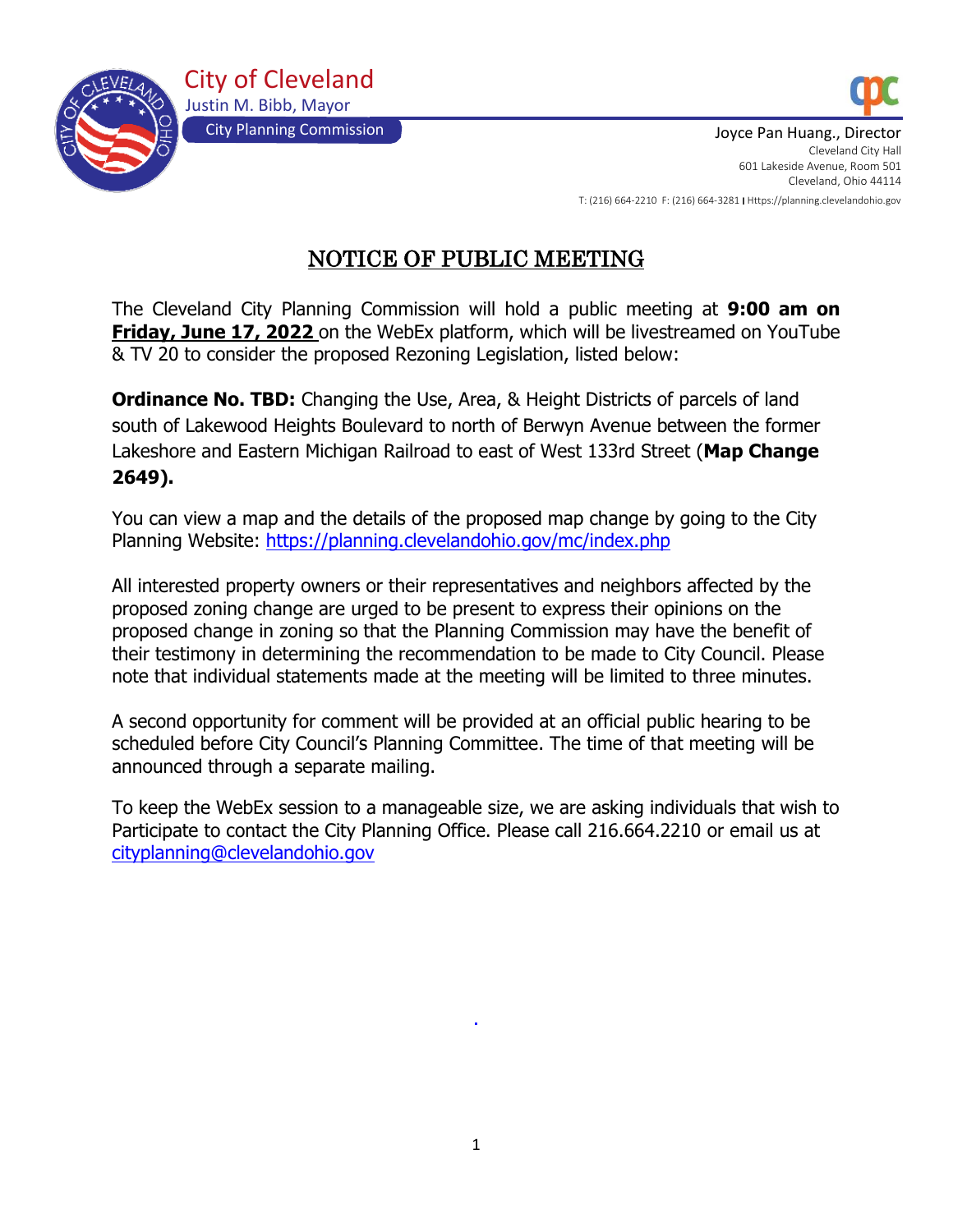

## **Explanation of Proposed Rezoning**

**Ordinance No. TBD:** Changing the Use, Area, & Height Districts of parcels of land south of Lakewood Heights Boulevard to north of Berwyn Avenue between the former Lakeshore and Eastern Michigan Railroad to east of West 133rd Street (**Map Change 2649).**

#### **Permitted Uses in Existing or Proposed Zoning Districts:**

#### **Existing**

**Local-Retail Business District:** Residential uses, food stores, variety stores, shoe stores, drugstores, eating places, professional offices, and other retail business uses that serve neighborhood needs. Prohibit Gas Stations and Used Car lots. For a more detailed description, please review  $\S$ 343.01 of the Cleveland Zoning Code.

**General Retail Business District:** Retail stores, department stores, funeral parlors, new and used car lots, gas stations, office buildings, hotels and motels, banks, gamerooms and similar uses.

**General Industry Use District:** All uses permitted in a Semi-Industry District, except residential. Additional permitted uses include open yard storage of second hand lumber or other used building material, junk, paper, rags, also the operation of wrecking or dismantling of motor vehicles, or the storage of motor vehicles all with specific restrictions. There is also a list of uses permitted as Accessory Uses asphalt or tar, carbon, coke, coal gas, creosote, oil cloth or linoleum, rubber, etc., manufacturing.

**Semi-Industry Use Districts**: Warehouses, auto repair garages, cold storage plants, garment factories, newspaper plants, trucking terminals, breweries, and other light manufacturing uses. However, if this proposed zoning change becomes effective, the law requires that the legal use of all existing buildings in the area be allowed to remain, but there can be no additions or expansions of these uses without a special permit from the Board of Zoning Appeals.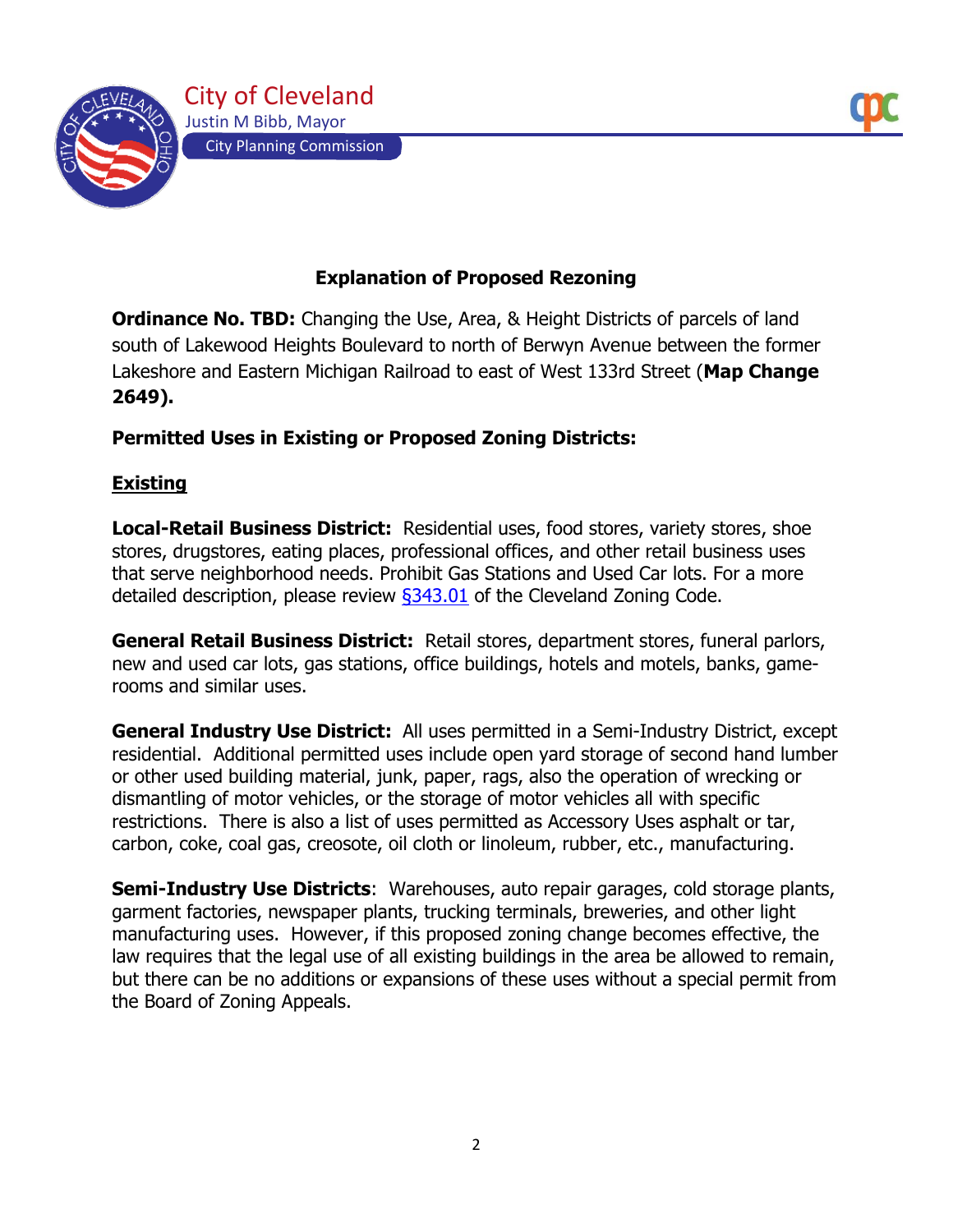

#### **Area District**

Area District 'A' allows for a maximum gross floor area of residential buildings ot be equal to ½ times the total lot area. Area District 'B' allows for a maximum gross floor area of residential buildings to be equal to ½ times the total lot area. Area District 'C' allows for a maximum gross floor area of residential buildings to be equal to ½ times the total lot area.

#### **Height District**

Height District '1' allows for a maximum height of the building to be thirty-five (35) feet tall. Height District '3' allows for a maximum height of the building to be one hundred fifteen (115) feet tall.

### **Proposed**

**Open Space Recreation:** To facilitate the development of the new Irishtown Bend Park.Uses are limited to public parks, playgrounds, athletic fields, and recreation center buildings, including such recreation facilities as swimming pools, tennis courts, basketball courts, playground equipment, skateboard ramps, exercise rooms, meeting rooms and similar uses; public open space areas including wooded areas, stream valleys, grassy areas, nature preserves, wildlife habitats, scenic overlooks, gardens, beaches, fishing areas, multi-purpose trails, etc.(§342).

**Local-Retail Business District:** Residential uses, food stores, variety stores, shoe stores, drugstores, eating places, professional offices, and other retail business uses that serve neighborhood needs. Prohibit Gas Stations and Used Car lots. For a more detailed description, please review  $\S 343.01$  of the Cleveland Zoning Code.

**General Retail Business District:** Retail stores, department stores, funeral parlors, new and used car lots, gas stations, office buildings, hotels and motels, banks, gamerooms and similar uses [\(§343.11\)](https://codelibrary.amlegal.com/codes/cleveland/latest/cleveland_oh/0-0-0-13928#JD_343.11)

**The Urban Form Overlay (UF Overlay) District**: is established to create a high degree of walkability and design quality for Cleveland's urban streets. The UF Overlay will do this by requiring pedestrian-oriented building features, preserving and enhancing the architectural character of new and existing buildings and protecting public safety by minimizing conflicts between vehicles and pedestrians. UF Overlay Districts are planned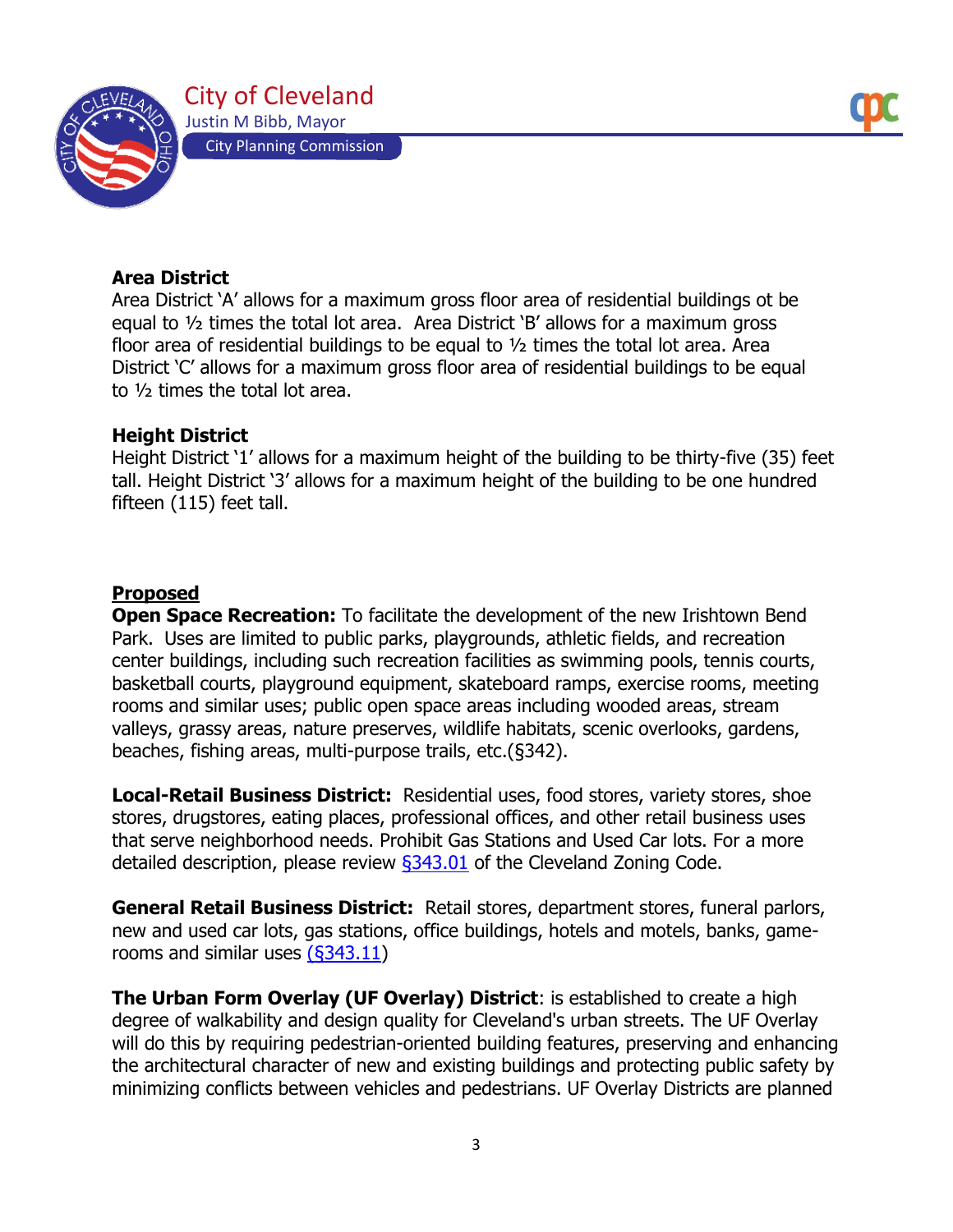

to be densely developed areas with a majority of the buildings set relatively close to the street and parking located behind the main building.

#### **Area District**

Area District 'B' allows for a maximum gross floor area of residential buildings to be equal to ½ times the total lot area. Area District 'D' allows for a maximum gross floor area of residential units to be equal to one (1) times the lot area.

#### **Height District**

Height District '1' allows for a maximum height of the building to be thirty-five (35) feet tall.

**NOTE:** If this proposed zoning change becomes effective, the law requires that the legal use of all existing buildings in the area be allowed to remain, but there can be no additions or expansions of those uses made nonconforming by this change without a special permit from the Board of Zoning Appeals.